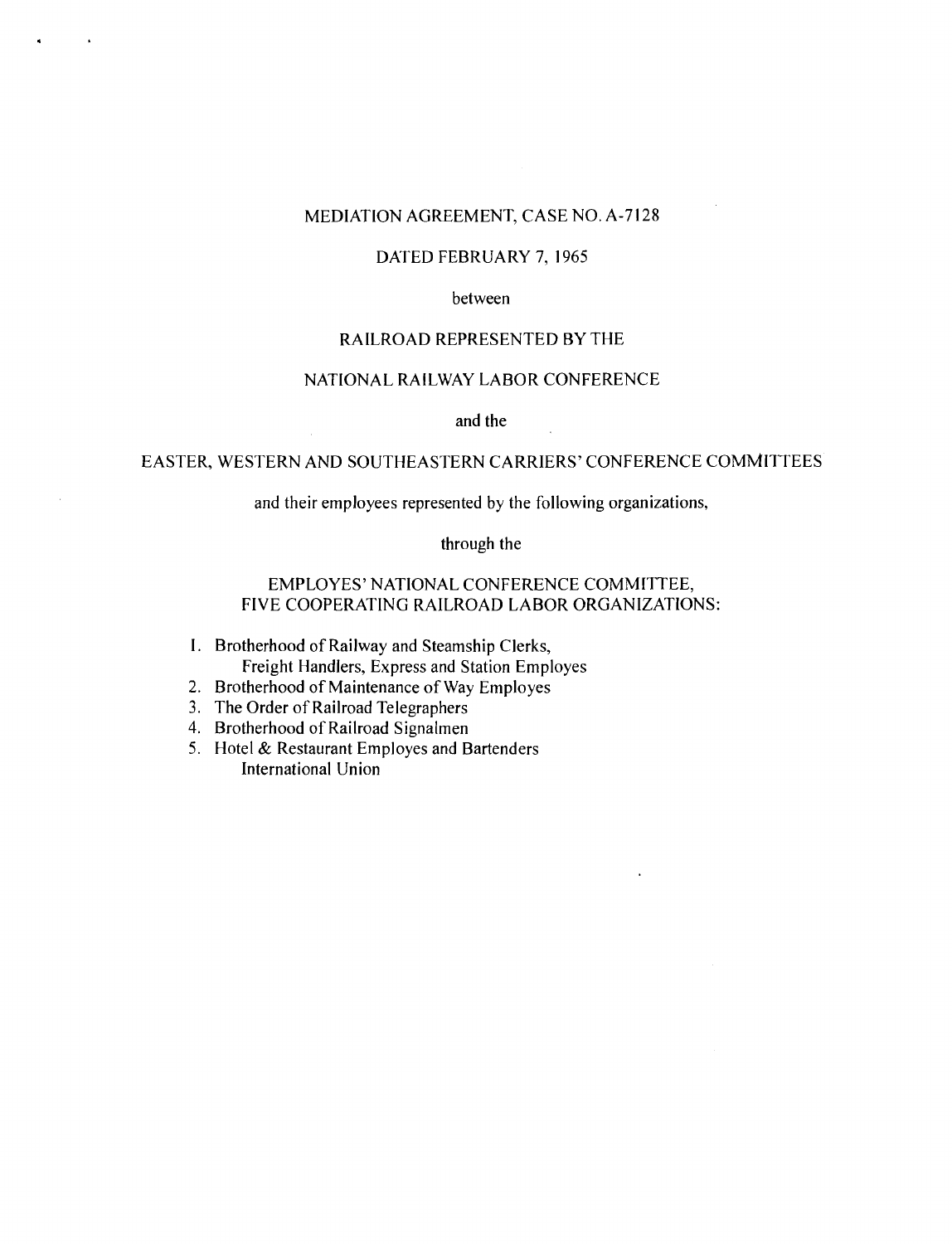# $MEDIATION-AGREEMENT$

This agreement made this  $7<sup>th</sup>$  day of February, 1965, by and between the participating carrier listed in Exhibits A, B and C, attached hereto and here-by made a part of hereof, and represented by the National Railway Labor Conference and the Eastern, Western and Southeastern Carrier's Conference Committees and the employees shown thereon and represented by the Railway Labor Organizations signatory hereto, through the Employes' National Conference Committee, Five Cooperating Railway Labor Organizations, witnesseth **(As amended by the Agreement dated September** 26, 1996 **in Mediation Case No.** 12718 **(Sub-Nos.** 1-8):

## IT IS AGREED:

#### ARTICLE I - PROTECTED EMPLOYEES

#### Section  $1 -$

All employees, other than seasonal employees, who are in active service and who have or attain ten (10) or more years' of employment relationship will be retained in service subject to compensation as herein provided unless or until retired, discharged for cause, or otherwise removed by natural attrition. For the purpose of this Agreement, the term "active service" is defined to include all employees working, or holding an assignment, or in the process of transferring from one assignment to another (whether or not the date on which such ten or more years of employment relationship is acquired was a work day). An employee who is not regularly assigned on the date the employee is otherwise eligible to achieve protected status under this Section will be deemed to be protected on the first day assigned to a regular position in accordance with existing rules of the BMWE Agreement.

#### Section 2 -

Seasonal employees, who had compensated service during each of the years 1995, 1996, and 1997 who otherwise meet the definition of "protected" employees under Section 1, will be offered employment in future years at least equivalent to what they performed in 1997 unless or until retired, discharged for cause, or otherwise removed by natural attrition.

#### Section  $3 -$

In the event of a decline in a carrier's business in excess of 5% in the average percentage of both gross operating revenue and net revenue ton miles in any 30-day period compared with the average of the same period for the years 1963 and 1964, a reduction in forces in the crafts represented by each of the organizations signatory hereto may be made at any time during the said 30-day period below the number of employees entitled to preservation of employment under this Agreement to the extent of one percent for each one percent the said decline exceeds 5%. The average percentage of decline shall be the total of the percent of decline in gross operating revenue and percent of decline in net revenue ton miles divided by 2. Advance notice of any such force reduction shall be given as required by the current Schedule Agreements of the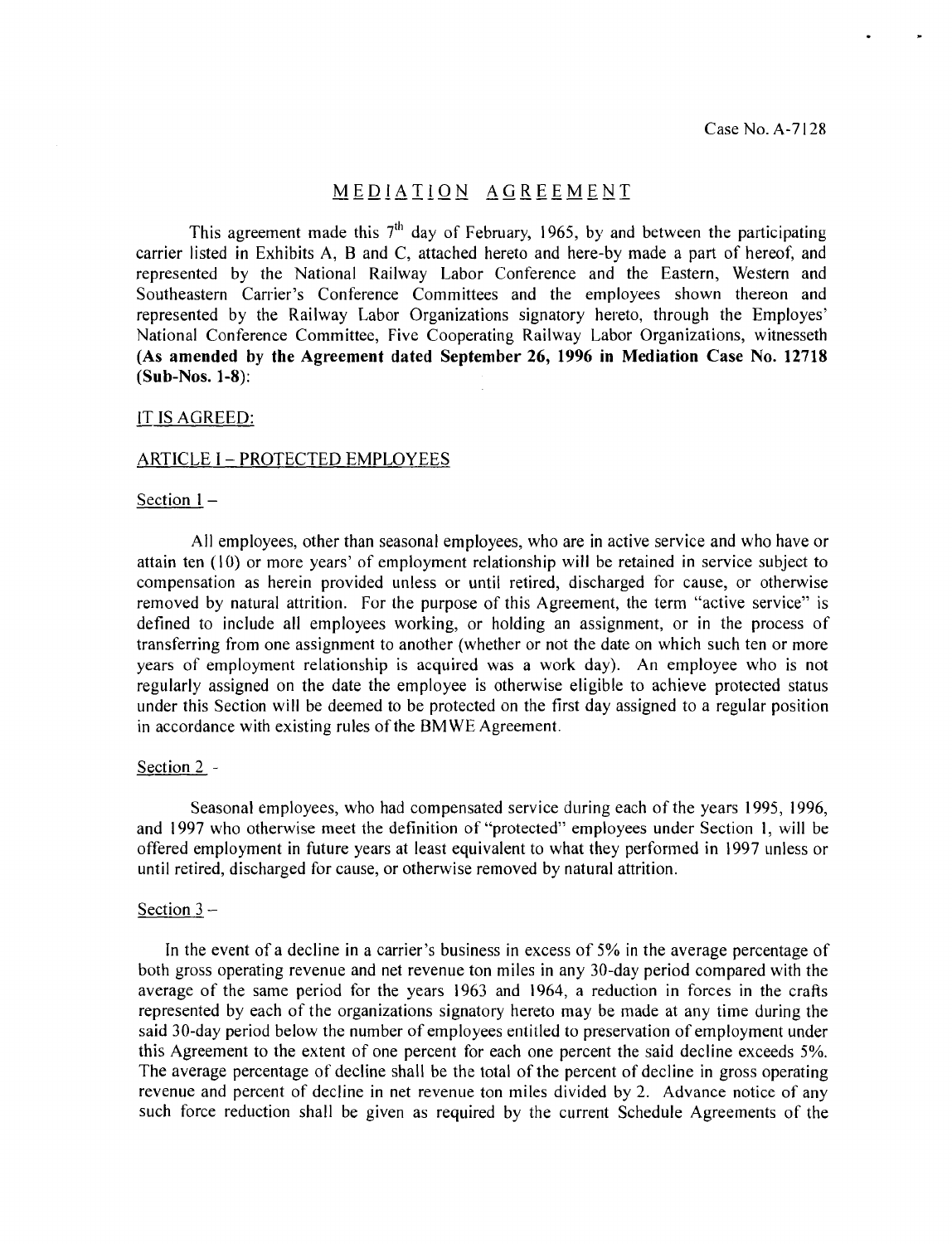organizations signatory hereto. Upon restoration of a carrier's business following any such force reduction, employees entitled to preservation of employment must be recalled in accordance with the same formula within 15 calendar days.

## Section  $4 -$

Notwithstanding other provisions of this Agreement, a carrier shall have the right to make force reductions under emergency conditions such as flood, snowstorm, hurricane, earthquake, fire or strike, provided that operations are suspended in whole or in part and provided further that because of such emergencies the work which would be performed by the incumbents of the positions to be abolished or the work which would be performed by the employees involved in the force reduction no longer exists or cannot be performed. Sixteen hours advance notice will be given to the employees affected before such reductions are made. When forces have been so reduced and thereafter operations are restored employees entitled to preservation of employment must be recalled upon the termination of the emergency. In the event the carrier is required to make force reductions because of the aforesaid emergency conditions, it is agreed that any decline in gross operating revenue and net revenue ton miles resulting therefrom shall not be included in any computation of a decline in the carrier's business pursuant to the provisions of Section **3** of this Article I.

## Section  $5 -$

Subject to and without limiting the provisions of this agreement with respect to furloughs of employees, reductions in forces, employee absences from service or with respect to cessation or suspension of an employee's status as a protected employee, the carrier agrees to maintain work forces of protected employees represented by each organization signatory hereto in such manner that force reductions of protected employees below the established base as defined herein shall not exceed six per cent (6%) per annum. The established base shall mean the total number of protected employees in each craft represented by the organizations signatory hereto who qualify as protected employees under Section 1 of this Article I.

## ARTICLE I1 - USE AND ASSIGNMENT OF EMPLOYEES AND LOSS OF PROTECTION

## Section 1-

An employee shall cease to be a protected employee in case of his resignation, death, retirement, dismissal for cause in accordance with existing agreements, or failure to retain or obtain a position available to him in the exercise of his seniority rights in accordance with existing rules or agreements, or failure to accept employment as provided in this Article. A protected furloughed employee who fails to respond to extra work when called shall cease to be a protected employee. If an employee dismissed for cause is reinstated to service, he will be restored to the status of a protected employee as of the date of his reinstatement.

## Section 2 -

Any employee shall cease to be a protected employee in the event of his failure to accept employment is his craft offered to him by the carrier in any seniority district or on any seniority roster throughout the carrier's railroad system as provided in implementing agreements made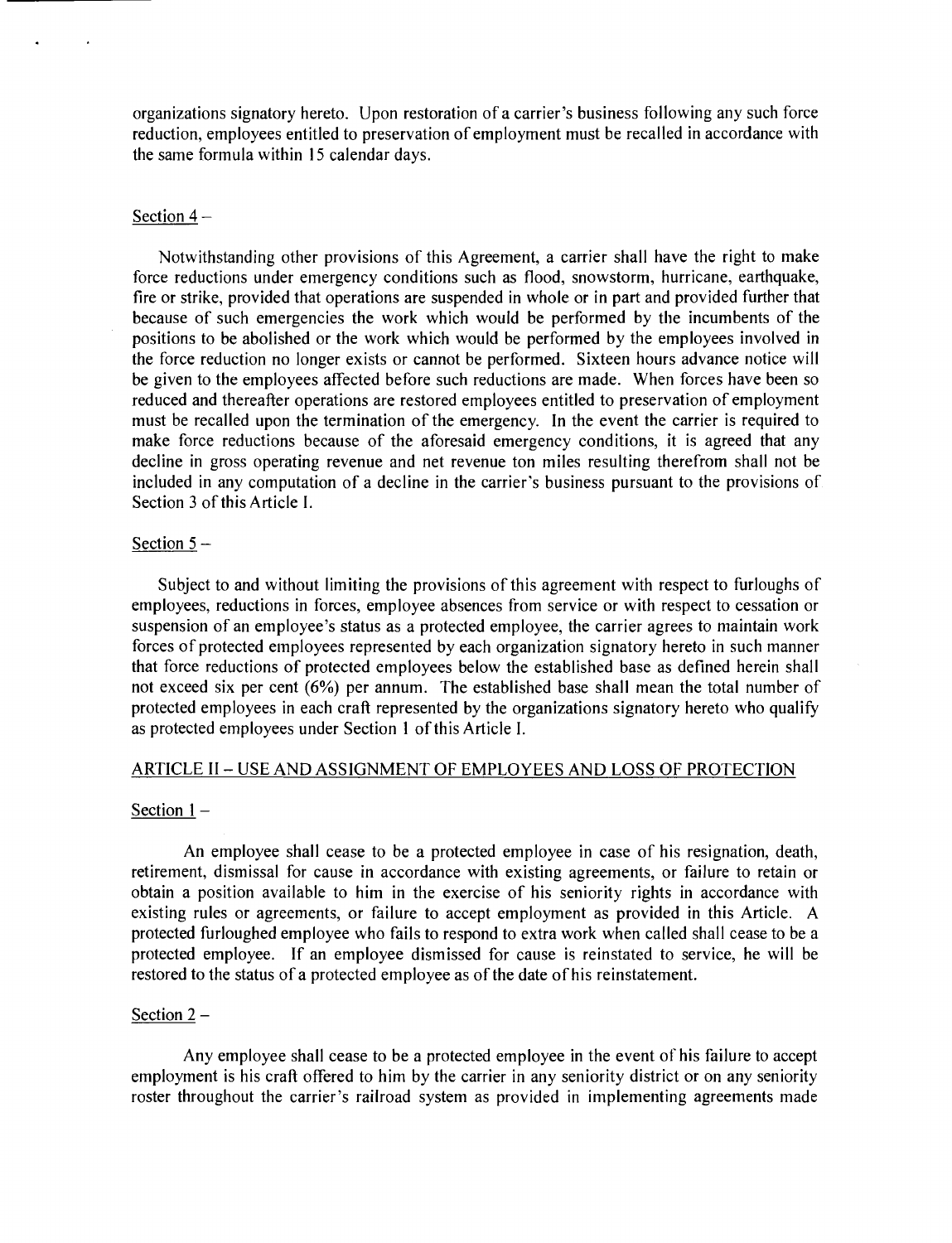pursuant to Article 111 hereof, provided, however, that nothing in this Article shall be understood as modifying the provisions ofArticle V hereof.

#### Section  $3 -$

When a protected employee is entitled to compensation under this Agreement, he may be used in accordance with existing seniority rules for vacation relief, holiday vacancies, or sick relief, or for any other temporary assignments which do not require the crossing of craft lines. Traveling expenses will be paid in instances where they are allowed under existing rules. Where existing agreements do not provide for traveling expenses, in those instances, the representatives of the organization and the carrier will be negotiated in an endeavor to reach an agreement for this purpose.

## ARTICLE 111 - IMPLEMENTING AGREEMENTS

#### Section  $1 -$

The organizations recognize the right of the carriers to make technological, operational and organizational changes, and in consideration of the protective benefits provided by this Agreement the carrier shall have the right to transfer work and/or transfer employees throughout the system which do not require the crossing of craft lines. The organizations signatory hereto shall enter into such implementing agreements with the carrier as may be necessary to provide for the transfer and use of empfoyees and the allocation or rearrangement of forces made necessary by the contemplated change. One of the purposes of such implementing agreements shall be to provide a force adequate to meet the carrier's requirements.

### Section  $2 -$

Except as provided in Section 3 hereof, the carrier shall give at least 60 days' (90 days in cases that will require a change of an employee's residence) written notice to the organization involved of an intended change or changes referred to in Section 1 of this Article whenever such intended change or changes are of such a nature as to require an implementing agreement as provided in said Section 1. Such notice shall contain a full and adequate statement of the proposed change or changes, including an estimate of the number of employees that will be affected by the intended change or changes. Any change covered by such notice which is not made within a reason able time following the service of the notice, when all of the relevant circumstances are considered, shall not be made by the carrier except after again complying with the requirement of this Section 2.

#### Section **3** -

The carrier shall give at least 30 days' notice where it proposes to transfer no more than 5 employees across seniority lines within the same craft and the transfer of such employees will not require a change in the place of residence of such employee or employees, such notice otherwise to comply with Section 2 hereof.

#### Section  $4 -$

In the event the representatives of the carrier and organizations fail to make an implementing agreement within 60 days after notice is given to the general chairman or general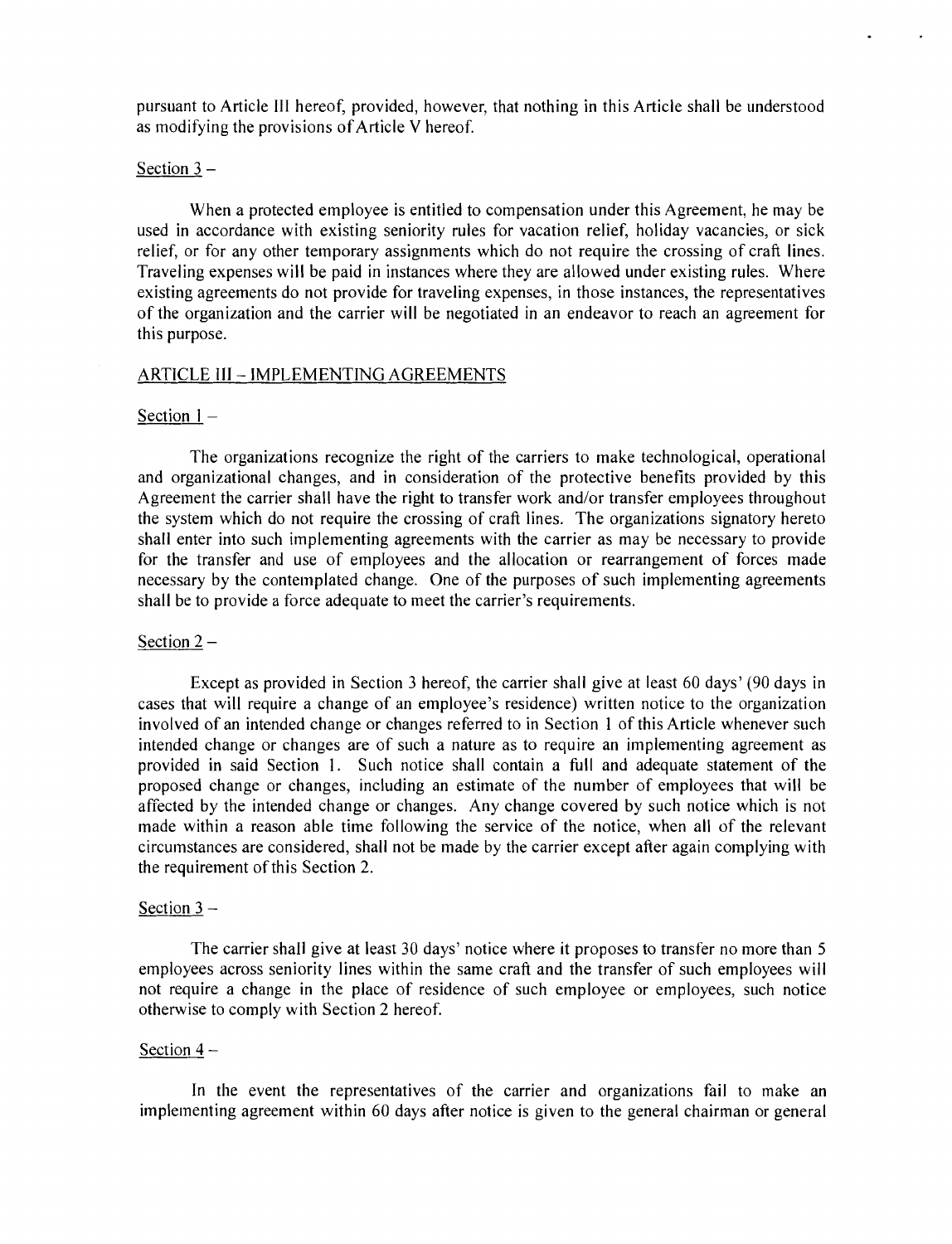chairmen representing the employees to be affected by the contemplated change, or within 30 days after notice where a 30-day notice is required pursuant to Section 3 hereof, the matter may be referred by either party to the Disputes Committee as hereinafter provided. The issues submitted for determination shall not include any question as to the right of the carrier to make the change but shall be confined to the manner of implementing the contemplated change with respect to the transfer and use of employees, and the allocation or rearrangement of forces made necessary by the contemplated change.

### Section  $5 -$

The provisions of implementing agreements negotiated as hereinabove provided for with respect to the transfer and use of employees and allocation or reassignment of forces shall enable the carrier to transfer such protected employees and rearrange forces, and such movements, allocations and rearrangements of forces shall not constitute an infringement of rights of unprotected employees who may be affected thereby.

#### ARTICLE 1V - COMPENSATION DUE PROTECED EMPLOYEES

#### Section  $1 -$

Subject to the provisions of Section 3 of this Article lV, protected employees who hold regularly assigned positions shall not be placed in a worse position with respect to compensation than the normal rate of compensation for said regularly assigned position as of the date they become protected; provided, however, that in addition thereto such compensation shall be adjusted to include subsequent wage increases.

### Section 2 -

Subject to the provisions of Section 3 of this Article IV, all other employees entitled to preservation of employment shall not be placed in a worse position with respect to compensation than that earned during a base period comprised of the last twelve months in which they performed compensated service immediately preceding the date of this Agreement. For the purposes of determining whether, or to what extent, such an employee has been placed in a worse position with respect to his compensation, his total compensation and total time paid for during the base period will be separately divided by twelve. lf his compensation in his current employment is less in any month (commencing with the first month following the date of this agreement) than his average base period compensation (adjusted to include subsequent general wage increases), he shall be paid the difference less compensation for any time lost on account of voluntary absences to the extent that he is not available for service equivalent to his average time paid for during the base period, but he shall be compensated in addition thereto a the rate of the position filled for any time worked in excess of the time paid for during the base period; provided, however, that in determining compensation in his current employment the employee shall be treated as occupying the position producing the highest rate of pay and compensation to which his seniority entitles him under the working agreement and which does not require a change in residence.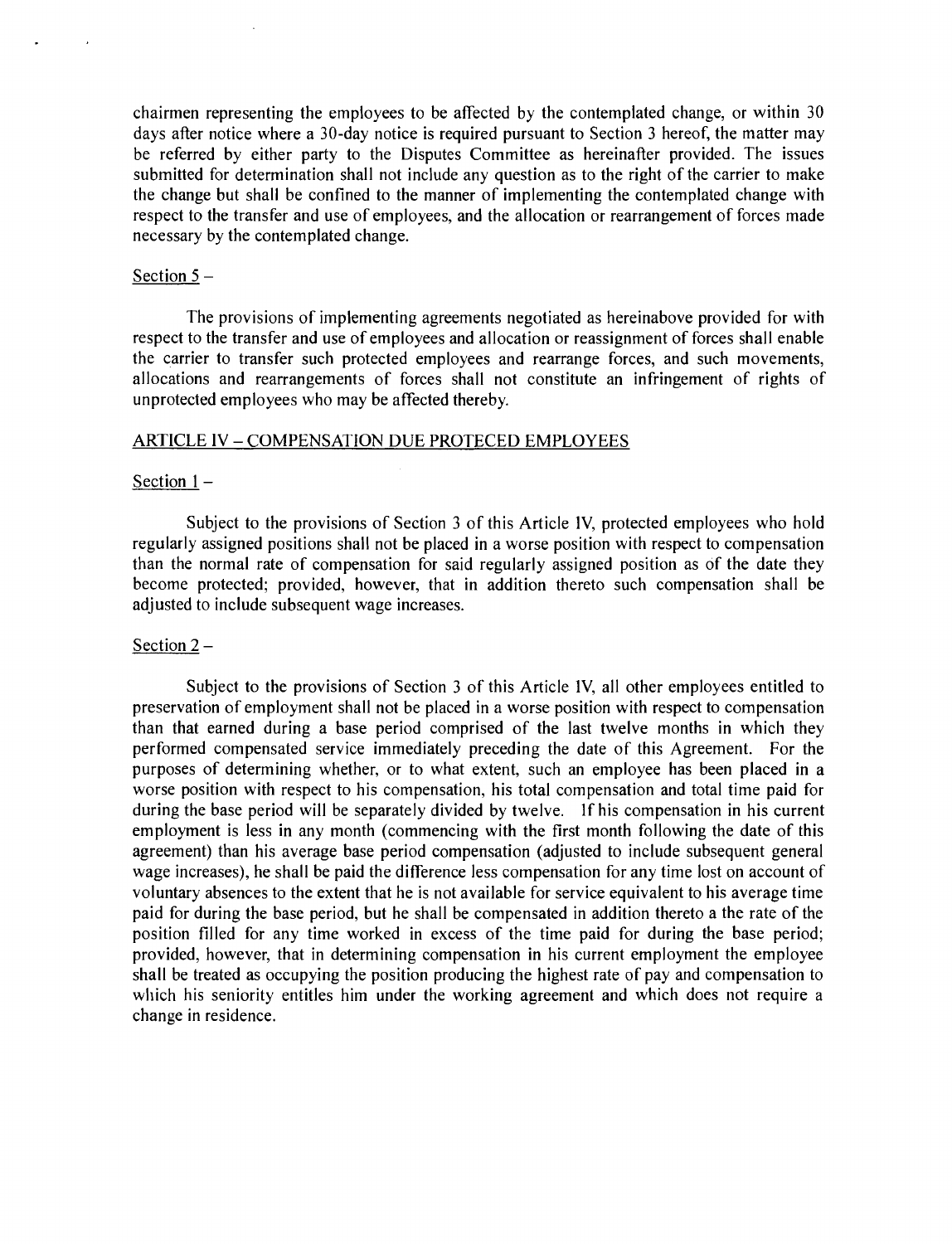## Section **3** -

Any protected employee who in the normal exercise of his seniority bids in a job or is bumped as a result of such an employee exercising his seniority in the normal way by reason of a voluntary action, will not be entitled to have his compensation preserved a provided in Sections I and 2 hereof, but will be compensated a the rate of pay and conditions of the job he bins in; provided, however, if he is required to make a move or bid in a position under the terms of an implementing agreement made pursuant to Article Ill hereof, he will continue to be paid in accordance with Sections I and 2 of this Article IV.

#### Section  $4 -$

If a protected employee fails to exercise his seniority rights to secure another available position, which does not require a change in residence, to which he is entitled under the working agreement and which the carries a rate of pay and compensation exceeding those of the position he elects to retain, he shall thereafter be treated for the purposes of this Article as occupying the position which he elects to decline.

#### Section  $5 -$

A protected employee shall not be entitled to the benefits of this Article during any period in which he fails to work due to a disability, discipline, leave of absence, military service, or other absences from the carrier's service, or during any period in which he occupies a position not subject to the working agreement; nor shall a protected employee be entitled to the benefits of this Article IV during any period when furloughed because of reduction in force resulting from seasonal requirements (including lay-offs during Miners' Holiday and the Christmas Season) or because of reduction in forces pursuant to Article I, Section **3** or 4, provided, however, that employees furloughed due to seasonal requirements shall not be furloughed in any 12 month period for a greater period than they were furloughed during the 12 months preceding the date of this agreement.

## Section  $6 -$

The carrier and the organizations signatory hereto will exchange such data and information as are necessary and appropriate to effectuate the purposes of this Agreement.

## ARTICLE V - MOVING EXPENSES AND SEPARATION ALLOWANCES

In case of any transfers or rearrangement of forces for which an implementing agreement has been made, any protected employee who has 15 or more years of employment relationship with the carrier and who is requested by the carrier pursuant to said implementing agreement to transfer to a new point of employment requiring him to move his residence shall be given an election, which must be exercised within seven calendar days from the date of request, to make such transfer or to reassign and accept a lump sum separation allowance in accordance with the following provisions: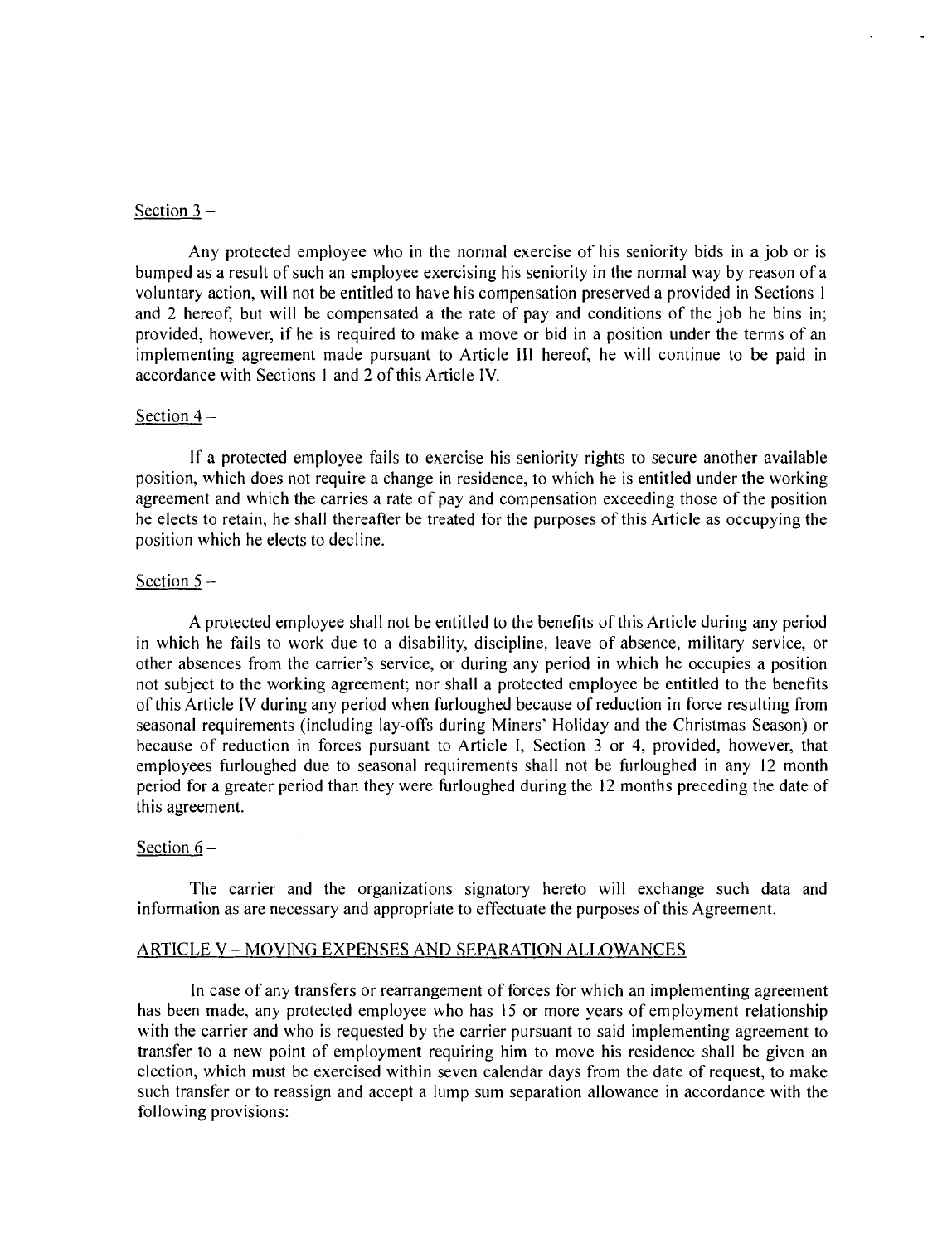If the employee elects to transfer to the new point of employment requiring a change of residence, such transfer and change of residence shall be subject to the benefits contained in Sections 10 and 11 of the Washington Agreement notwithstanding anything to the contrary contained in said provisions and in addition to such benefits shall receive a transfer allowance of eight hundred dollars (\$800) and five working days instead of the "two working days" provided by Section 10(a) of said Agreement.

If the employee elects to resign in lieu of making the requested transfer as aforesaid he shall do so as of the date the transfer would have been made and shall be given (in lieu of all other benefits and protections to which he may have been entitled under the Protective Agreement and Washington Agreement) a lump sum separation allowance which shall be computed in accordance with the schedule set forth in Section 9 of the Washington Agreement; provided, however, that force reductions permitted to be made under this Agreement shall be in addition to the number of employees who resign to accept the separation allowance herein provided.

Those protected employees who do not have 15 years or more of employment relationship with the carrier and who are required to change their place of residence shall be entitled to the benefits contained in Sections 10 and 11 of the Washington Agreement notwithstanding anything to the contrary contained in such provisions and in addition to such benefits shall receive a transfer allowance of four hundred dollars (\$400) and 5 working days instead of "two working days" provided in Section 10(a) of said Agreement.

## ARTICLE VI - APPLICATION TO MERGERS, CONSOLIDATIONS AND OTHER AGREEMENTS

#### Section  $1 -$

Any merger agreement now in effect applicable to merger of two or more carriers, or any job protection or employment security agreement which by its terms is of general system-wide and continuing application, or which is not of general system-wide application but which by its terms would apply in the future, may be preserved by the employee representatives so notifying the carrier within sixty days from the date of this agreement, and in that event this agreement shall not apply on that carrier to employees represented by such representatives.

## Section 2 -

In the event of merger or consolidation of two or more carriers, parties to this Agreement on which this agreement is applicable, or parts thereof, into a single system subsequent to the date of this agreement, the merged, surviving or consolidated carrier will constitute a single system for purposes of this agreement, and the provisions hereof shall apply accordingly, and the protections and benefits granted to employees under this agreement shall continue in effect.

#### Section **3** -

Without in any way modifying or diminishing the protection, benefits or other provisions of this agreement, it is understood that in the event of a coordination between two or more carries as the term "coordination" is defined in the Washington Job Protection Agreement, said Washington Agreement will be applicable to such coordination, except that Section 13 of the Washington Job Protection Agreement is abrogated and the disputes provisions and procedures of this agreement are substituted therefore.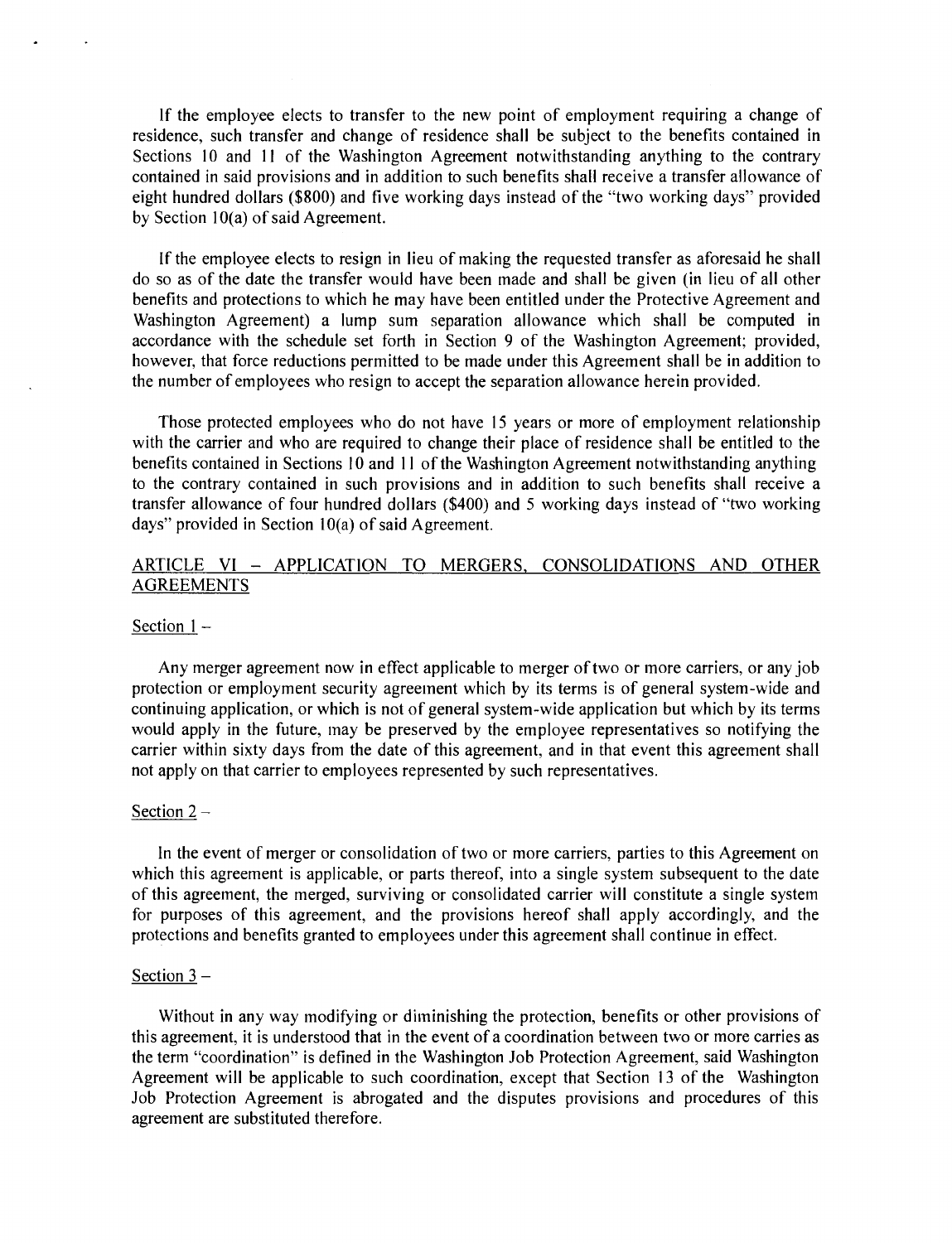#### Section  $4 -$

Where prior to the date of this agreement the Washington Job Protection Agreement (or other agreements of similar type whether applying inter-carrier or intra-carrier) has been applied to a transaction, coordination allowances and displacement allowances (or their equivalent or counterparts, if other descriptive terms are applicable on a particular railroad) shall be unaffected by this agreement either as to amount or duration, and allowances payable under the said Washington Agreement or similar agreements shall not be considered compensation for the purposes of determining the compensation due a protected employee under this agreement.

## ARTICLE VII - DISPUTES COMMITTEE

#### Section  $1 -$

Any dispute involving the interpretation or application of any of the terms of this agreement and not settled on the carrier may be referred by either party to the dispute for decision to a committee consisting of two members of the Carriers' Conference Committees signatory to this agreement, two members of the Employees' National Conference Committee signatory to this agreement, and a referee to be selected as hereinafter provided. The referee selected shall preside at the meetings of the committee and act as chairman of the committee. A majority vote of the partisan members of the committee shall be necessary to decide a dispute, provided that is such partisan members are unable to reach a decision, the dispute shall be decided by the referee. Decisions so arrived at shall be final and binding upon the parties to the dispute.

#### Section  $2 -$

The parties to this agreement will select a panel of three potential referees for the purpose of disposing of disputes pursuant to the provisions of this section. If the parties are unable to agree upon the selection of the panel of potential referees within 30 days of the date of the signing of this agreement, the National Mediation Board shall be requested to name such referee or referees as are necessary to fill the panel within *5* days after the receipt of such request. Each panel member selected shall serve as a member of such panel for a period of one year, if available. Successors to the members of the panel shall be appointed in the same manner as the original appointees.

#### Section **3** -

Disputes shall be submitted to the committee by notice in writing to the Chairman of the National Railway Labor Conference and to the Chairman of the Employes' National Conference Committee, signatories to this agreement, who shall within 10 days of receipt of such notice, designate the members of their respective committees who shall serve on the committee and arrange for a meeting of the committee to consider such disputes as soon as a panel referee is available to serve, and in no event more than 10 days thereafter. Decision shall be made a the close of the meeting if possible (such meeting not to continue for more than *5* days) but in any event within *5* days of the date such meeting is closed, provided that the partisan members of the committee may by mutual agreement extend the duration of the meeting and not the period for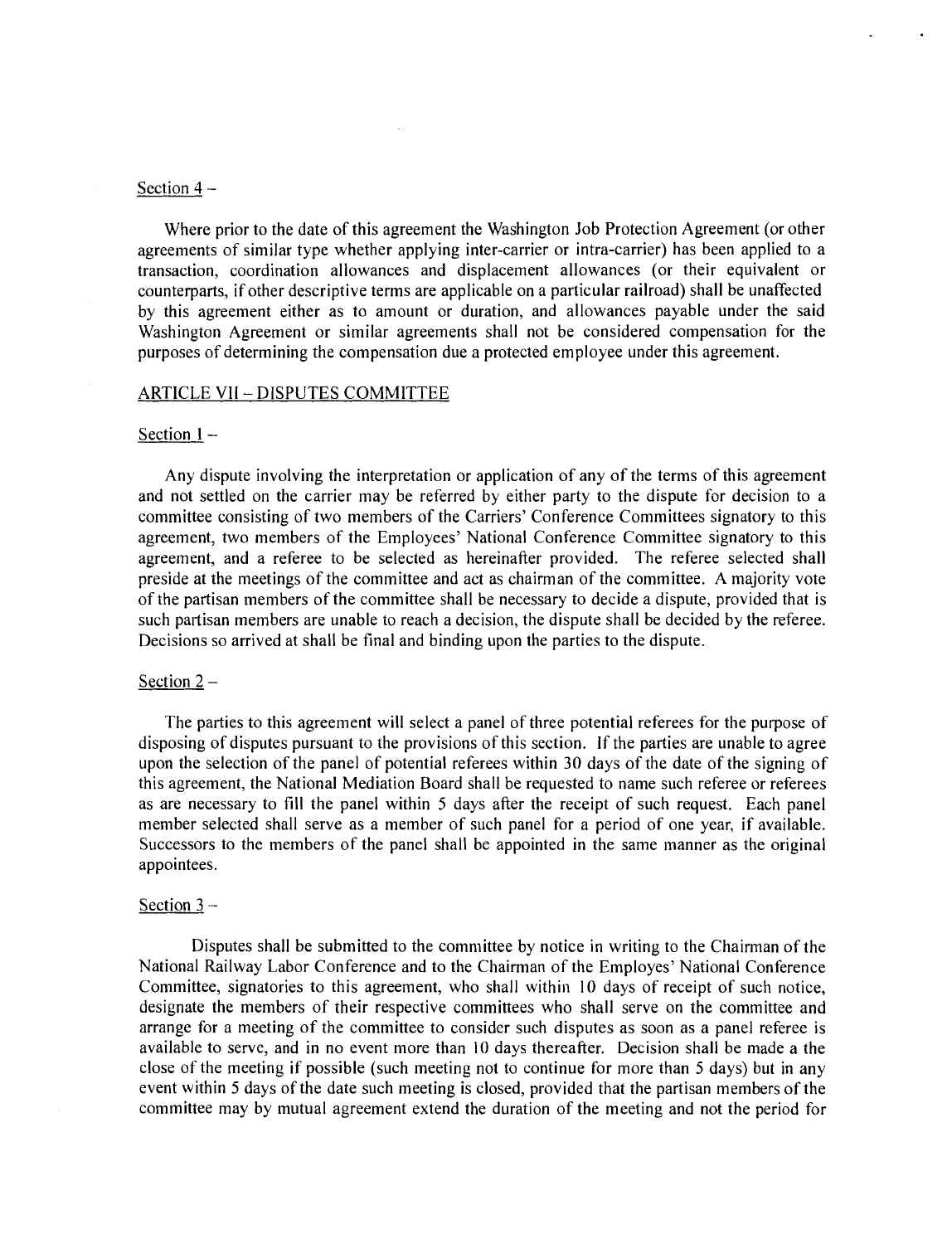the decision. The notice provided for in this Section 3 shall state specifically the questions to be submitted to the committee for decision; and the committee shall confine itself strictly to decisions as to the questions so specifically submitted to it.

### Section  $4 -$

Should any representative of a party to a dispute on any occasion fail or refuse to meet or act as provided in Section 3, then the dispute shall be regarded as decided in favor of the party whose representatives are not guilty of such failure or refusal and settled accordingly but without establishing a precedent for any other cases; provided that a partisan member of the committee may, in the absence of his partisan colleague, vote on behalf of both.

## Section  $5 -$

The parties to the dispute will assume the compensation, travel expense and other expenses of their respective partisan committee members. Unless other arrangements are made, the office, stenographic and other expenses of the committee, including compensation and expenses of the referee, shall be shared equally by the parties to the dispute.

## ARTICLE VIII - EFFECT OF THIS AGREEMENT

This agreement is in settlement of the disputes growing out of notices served on the carriers listed in Exhibits A, B and C on or about May 31, 1963 relating to Stabilization of Employment, and out of proposals served by the individual railroads on organization representatives of the employees involved on or about June 17, 1963 relating to Technological, Organizational and Other Changes and Employee Protection. This Agreement shall be construed as a separate Agreement by and on behalf of each of said carriers and its employees represented by each of the organizations signatory hereto. The provisions of this Agreement shall remain in effect until July 1, 1967, and thereafter until changed or modified in accordance with the provisions of the Railway Labor Act, as amended.

No party to this agreement shall serve, prior to January 1, 1967, any notice or proposal on a national, regional or local basis for the purpose of changing the provisions of this Agreement, or which relates to the subject matter contained in the proposals of the parties referred to in this Article, and that portion of pending notices relating to such subject matters, whether local, regional or national in character, are withdrawn. Any notice or proposal of the character referred to in this paragraph served on or after January 1, 1967 shall not be placed into effect before July 1. 1967.

## ARTICLE IX - COURT APPROVAL

This Agreement is subject to approval of the courts with respect to carriers in the hand of receivers or trustees.

# SIGNED AT WASHINGTON, D.C., THIS 7<sup>TH</sup> DAY OF FEBRUARY, 1965

(Signatures not reproduced)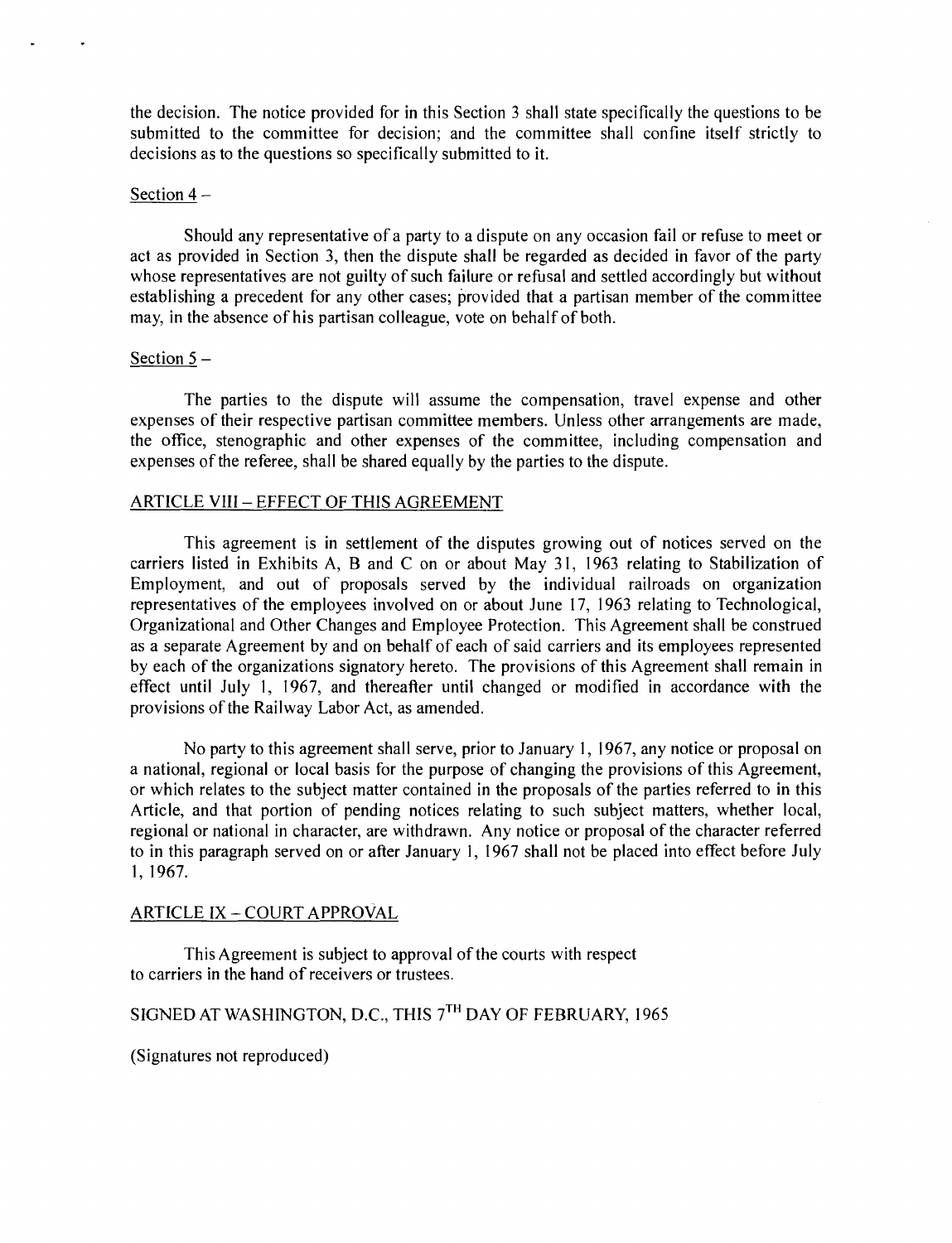## EXTRACTED FROM WASHINGTON JOB PROTECTION AGREEMENT

Section 9. Any employee eligible to receive a coordination allowance under section 7 hereof may, at his option at the time of coordination, resign and (in lieu of all other benefits and protections provided in this agreement) accept in a lump sum a separation allowance determined in accordance with the following schedule:

- (a) Length of service shall be computed as provided in Section 7.
- (b) One month's pay shall be computed by multiplying by 30 the daily rate of pay received by the employee in the position last occupied prior to time of coordination.

Section 10 (a) Any employee who is retained in the service of any carrier involved in a particular coordination (or who is later restored to service from the group of employees entitled to receive a coordination allowance) who is required to change the point of his employment as result of such coordination and is therefore required to move his place of residence, shall be reimbursed for all expenses of moving his household and other personal effects and for the traveling expenses of himself and members of his family, including living expenses for himself and his family and his own actual wage loss during the time necessary for such transfer, and for a reasonable time thereafter, (not to exceed two working days), used in securing a place of residence in his new location. The exact extent of responsibility of the carrier under this provision and the ways and means of transportation shall be agreed upon in advance between the carrier responsible and the organization of the employee affected. No claim for expenses under this section shall be allowed unless they are incurred within three years from the date of coordination and the claim must be submitted within ninety (90) days after the expenses are incurred.

(b) If any such employee is furloughed within three years after changing his point of employment as a result of coordination and elects to move his place of residence back to his original point of employment, the carrier shall assume the expense of moving his household and other personal effects under the conditions imposed in paragraph (a) of this section.

(c) Except to the extent provided in paragraph (b) changes in place of residence subsequent to the initial changes caused by coordination and which grow out of the normal exercise of seniority in accordance with working agreements are not comprehended within the provisions of this section.

Section 11 (a). The following provision shall apply, to the extent they are applicable in each instance, to any employee who is retained in the service of any of the carriers involved in a particular coordination (or who is later restored to such service from the group of employees entitled to receive a coordination allowance) who is required to change the point of his employment as a result of such coordination and is therefore required to move his place of residence:

1. If the employee owns his own home in the locality from which he is required to move, he shall at his own option be reimbursed by his employing carrier for any loss suffered in the sale of his home for less than its fair value. In each case the fair value of the home in question shall be determined as of a date sufficiently prior to the coordination to be unaffected thereby. The employing carrier shall in each instance be afforded an opportunity to purchase the home at such fair value before it is sold by the employee to another party.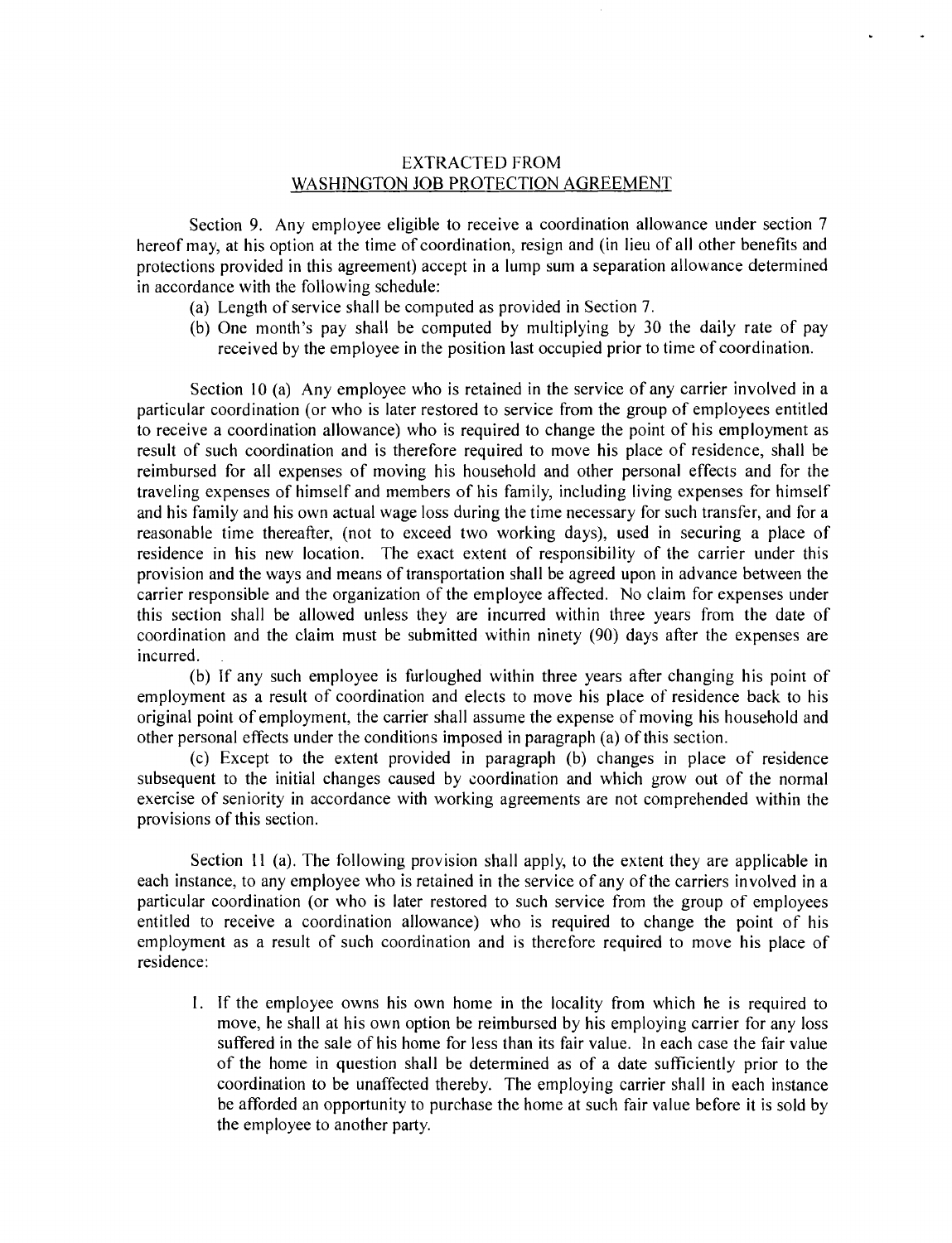- 2. If the employee is under a contract to purchase his home, the employing carrier shall protect him against loss to the extent of the fair value of any equity he may have in the home and in addition shall relieve him from any further obligations under his contract.
- **3.** If the employee holds an unexpired lease of a dwelling occupied by him as his home, the employing carrier shall protect him from all loss and cost in securing the cancellation of his said lease.

(b) Change in place of residence subsequent to the initial change caused by coordination and which grows out which grows out of the normal exercise of seniority in accordance with working agreements are not comprehended within the provisions of this Section.

(c) No claim for loss shall be paid under the provisions of this section which is not presented within three years after the effective date of the coordination

(d) Should a controversy arise in respect to the value of the home, the loss sustained in its sale, the loss under a contract for purchase, loss and cost in securing termination of lease, or any other question in connection with these matters, it shall be decided through joint conference between the representatives of the employees and the carrier on whose line the controversy arises and in the event they are unable to agree, the dispute may be referred by either party to a board of three competent real estate appraisers, selected in the following manner: One to be selected by the representatives of the employees and the carrier, respectively; these two shall endeavor by agreement within ten days after their appointment to select the third appraiser, or to select some person authorized to name the third appraiser, and in the event of failure to agree then the Chairman of the Interstate Commerce Commission shall be requested to appoint the third appraiser. A decision of a majority of the appraisers shall be required and said decision shall be final and conclusive. The salary and expenses of the third or neutral appraiser, including the expenses of the appraisal board, shall be borne equally by the parties to the proceedings. All other expenses shall be paid by the party incurring them, including the salary of the appraiser selected by such party.